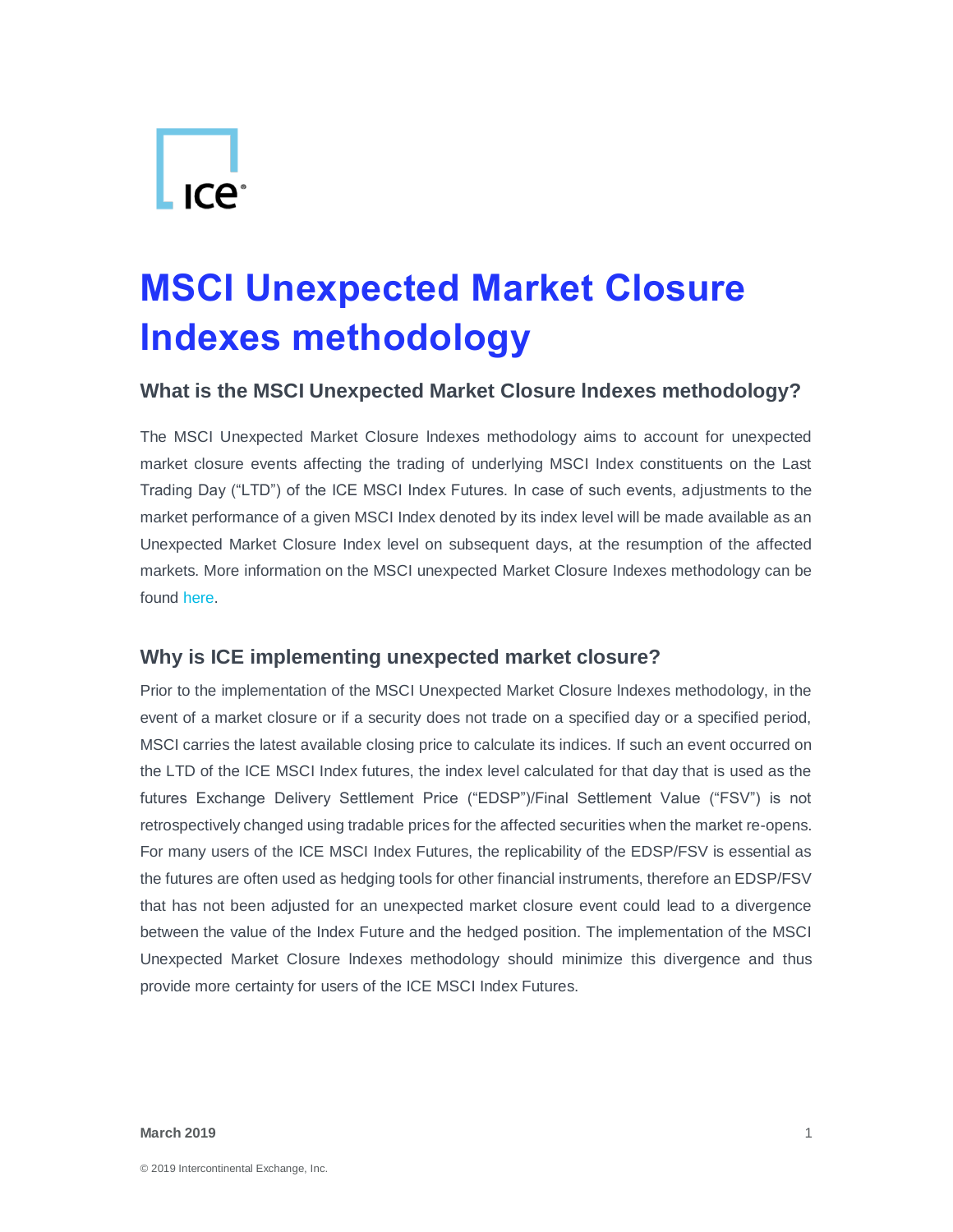# **When is ICE implementing the MSCI Unexpected Market Closure Indexes methodology?**

On and from 01 March 2019, ready for the March 2019 expiry

# **Will the MSCI Unexpected Market Closure Indexes methodology apply to all business days or only the Last Trading Day of the ICE MSCI Futures contracts?**

Only the Last Trading Day of the ICE MSCI Futures contracts

# **How does the implementation of the MSCI Unexpected Market Closure Indexes methodology impact the Final Settlement Value ("FSV")/ Exchange Delivery Settlement Price ("EDSP") process for the affected ICE Futures US and ICE Futures Europe MSCI Index Futures?**

In the event that MSCI declare an Unexpected Market Closure event, as defined in the MSCI Unexpected Market Closure Indexes methodology, on the LTD of an expiring MSCI Index futures contract, the FSV/EDSP for the affected MSCI Index Futures contract will be derived from the new Unexpected Market Closure Index as calculated by MSCI. The LTD for the affected expiring MSCI Index Futures contract will remain unchanged. However, the final settlement process for the affected contract may be delayed for up to five business days, in order to accommodate for the reopening of the affected market(s) that underwent the Unexpected Market Closure Event. The EDSP for the affected expiring contracts will be published on the business day after MSCI publish the new Unexpected Market Closure Index.

#### **Will the Last Trading Day of the MSCI Index Futures contracts change?**

No, the LTD for the affected expiring MSCI Index Futures contract will remain unchanged. However, the final settlement process for the affected contract maybe delayed for up to five business days, in order to accommodate for the re-opening of the affected market(s) that underwent the Unexpected Market Closure Event. The EDSP for the affected expiring contracts will be published on the business day after MSCI publish the new Unexpected Market Closure Index.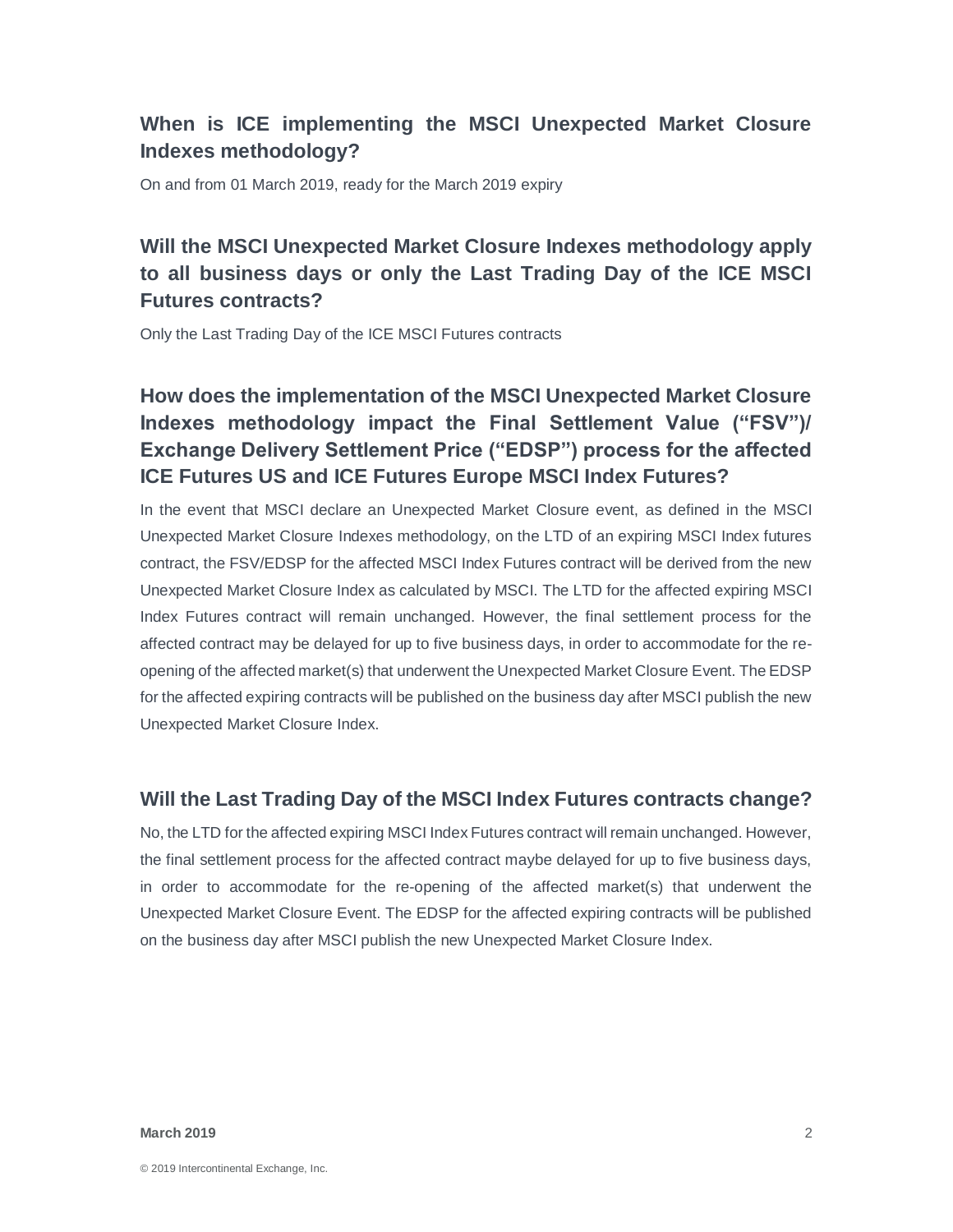#### **Has the final settlement payment date changed for the MSCI Index Futures listed on ICE Futures US?**

Effective on and from the March 2019 expiry, the final settlement payment for all expiring MSCI Index futures contracts on ICE Futures US will be the second business day following the last trading day of the contract. More information can be found **[here.](https://www.theice.com/publicdocs/clear_us/notices/19-010_MSCI_Final_Settlement_Date.pdf)**

The ICE Futures Europe MSCI Index Futures final settlement payment date is already the second business day following the last trading day of the contract.

#### **Will there be an impact on margins?**

Positions in the affected MSCI Index Futures would be retained in the clearing systems until the EDSP/FSV is published by ICE. The EDSP for the affected expiring contracts will be published on the business day after MSCI publish the new Unexpected Market Closure Index. As a result, Variation Margin ("VM") will be calculated during usual end of day processes (although VM would be zero assuming static settlement price) and the positions would remain in the portfolio when intraday margin is assessed.

# **How will the market be notified that an Unexpected Market Closure has been detected by MSCI?**

MSCI monitor for Unexpected Market Closures in all the MSCI indices that ICE offer futures on and inform the market via their usual channels. More information can be found [here.](https://secure.ice/?https://www.msci.com/index-tools) Technical documentation can be found on the MSCI client support website [here](https://secure.ice/?https://support.msci.com/) which needs a subscription. Please [contact](https://www.msci.com/contact-us) MSCI if you require a subscription. Those firms that want API (constituent level data) access to the new unexpected market closure index variant should contact MSCI client services [clientservice@msci.com](mailto:clientservice@msci.com)

## **How will ICE inform the market in the event of an Unexpected Market Closure?**

In the event MSCI detect an Unexpected Market Closure event and notify ICE, ICE will notify the market, by Circular/Notice, on which futures contracts are impacted by the Unexpected Market Closure event and that the publication of the EDSP/FSV for the affected index futures will be delayed until the business day after MSCI publish the new Unexpected Market Closure Index.